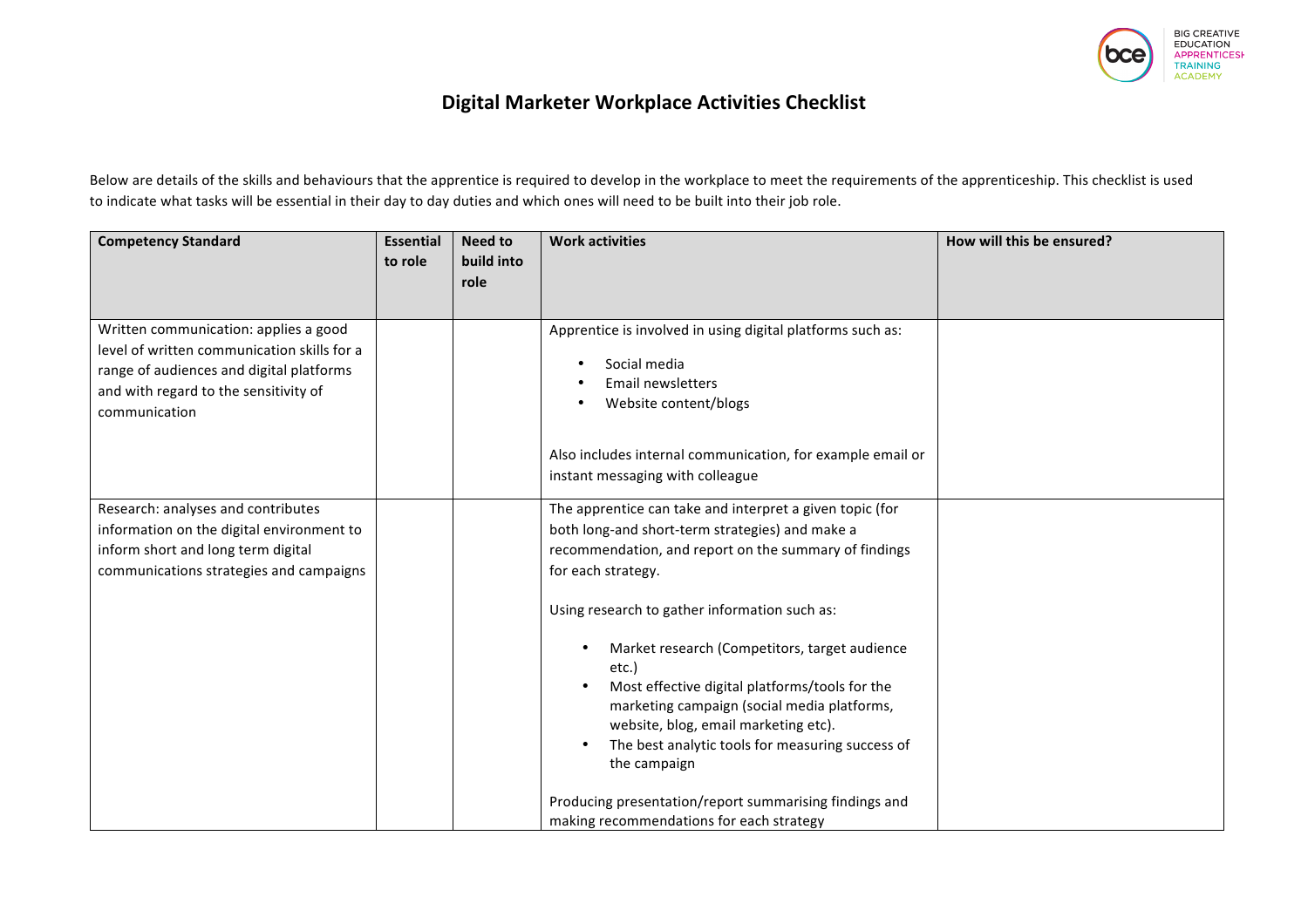|                                                                                                                                                                                                                                      |                             |                                      |                                                                                                                                                                                                                                                                             | <b>EDUCATION</b><br><b>TRAINING</b><br><b>ACADEMY</b> | <b>BIG CREATIVE</b><br><b>NTICESH</b> |
|--------------------------------------------------------------------------------------------------------------------------------------------------------------------------------------------------------------------------------------|-----------------------------|--------------------------------------|-----------------------------------------------------------------------------------------------------------------------------------------------------------------------------------------------------------------------------------------------------------------------------|-------------------------------------------------------|---------------------------------------|
| <b>Competency Standard</b>                                                                                                                                                                                                           | <b>Essential</b><br>to role | <b>Need to</b><br>build into<br>role | <b>Work activities</b>                                                                                                                                                                                                                                                      | How will this be ensured?                             |                                       |
| Technologies: recommends and applies<br>effective, secure and appropriate<br>solutions using a wide variety of digital<br>technologies and tools over a range of<br>platforms and user interfaces to achieve<br>marketing objectives |                             |                                      | The apprentice uses digital platforms and tools to meet the<br>objectives of a campaign. Examples could include:<br>Social media tools<br>Email newsletter platforms<br>Image/video editing tools to produce/edit content<br>Web authoring platforms such as WordPress etc. |                                                       |                                       |
| Data: reviews, monitors and analyses<br>online activity and provides<br>recommendations and insights to others                                                                                                                       |                             |                                      | The apprentice carries out simple analysis of market data<br>and produces reports. Using a range of analytic tools and to<br>identify trends and improve marketing campaigns, such as:<br>Social media analytics<br>Google analytics<br>Email newsletter analytics          |                                                       |                                       |
| Customer service: responds efficiently to<br>enquiries using online and social media<br>platforms.                                                                                                                                   |                             |                                      | The apprentice deals with customer/client enquiries<br>through website and social media platforms                                                                                                                                                                           |                                                       |                                       |
| Problem solving: applies structured<br>techniques to problem solving, and<br>analyses problems and resolves issues<br>across a variety of digital platforms                                                                          |                             |                                      | The apprentice applies problem-solving techniques to<br>overcome issues when using digital platforms.                                                                                                                                                                       |                                                       |                                       |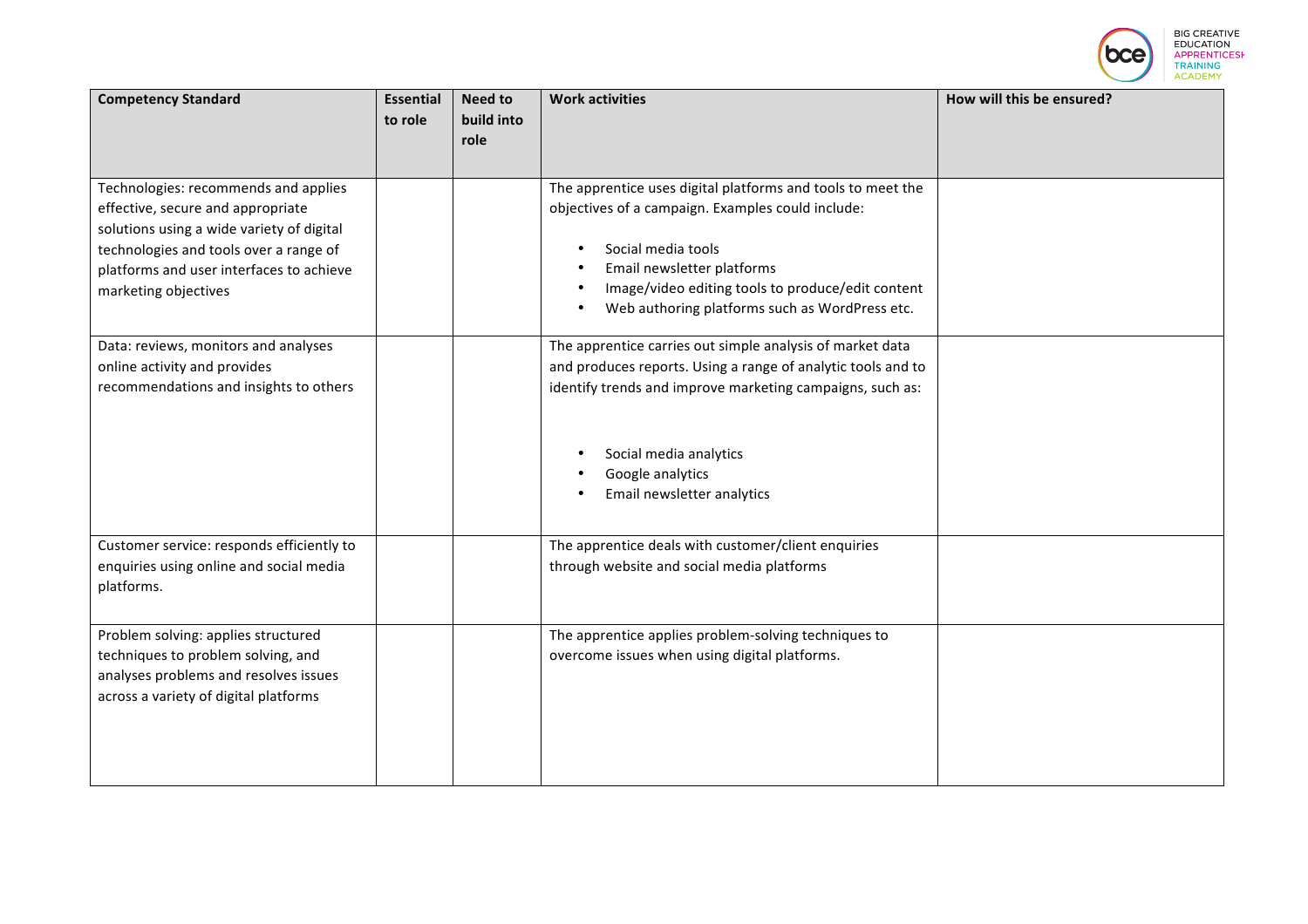|                                                                                                                                                                                                               |                             |                               |                                                                                                                                                                                                                                                                                                   | <b>BIG CREATIVE</b><br><b>EDUCATION</b><br><b>APPRENTICESH</b><br><b>TRAINING</b><br><b>ACADEMY</b> |
|---------------------------------------------------------------------------------------------------------------------------------------------------------------------------------------------------------------|-----------------------------|-------------------------------|---------------------------------------------------------------------------------------------------------------------------------------------------------------------------------------------------------------------------------------------------------------------------------------------------|-----------------------------------------------------------------------------------------------------|
| <b>Competency Standard</b>                                                                                                                                                                                    | <b>Essential</b><br>to role | Need to<br>build into<br>role | <b>Work activities</b>                                                                                                                                                                                                                                                                            | How will this be ensured?                                                                           |
| Analysis: understands and creates basic<br>analytical dashboards using appropriate<br>digital tools                                                                                                           |                             |                               | The apprentice applies appropriate analysis methods and<br>interprets the results. By using and customising analytic<br>dashboards for a particular campaign - Displaying the most<br>effective data for measuring against specific KPI's of a<br>campaign.                                       |                                                                                                     |
| Implementation: builds and implements<br>digital campaigns across a variety of digital<br>media platforms                                                                                                     |                             |                               | The apprentice participates in building and implementing<br>campaigns across at least 3 different digital media,<br>including social media platforms                                                                                                                                              |                                                                                                     |
| Marketing Tools: applies at least two of<br>the following specialist areas: search<br>marketing, search engine optimisation<br>and Pay-Per-Click, e mail marketing, web<br>analytics and metrics, mobile apps |                             |                               | The apprentice uses at least two marketing tools to<br>increase traffic and visibility to a website or<br>product/service. They will use tools such as:<br>Search marketing<br>Search engine optimisation and Pay-Per-Click<br><b>Email marketing</b><br>Web analytics and metrics<br>Mobile apps |                                                                                                     |
| Digital Tools: uses digital tools effectively                                                                                                                                                                 |                             |                               | This can be covered alongside the Technologies<br>competency standard                                                                                                                                                                                                                             |                                                                                                     |
| Digital analytics: measures and evaluates<br>the success of digital marketing activities                                                                                                                      |                             |                               | This can be covered alongside the Data competency<br>standard                                                                                                                                                                                                                                     |                                                                                                     |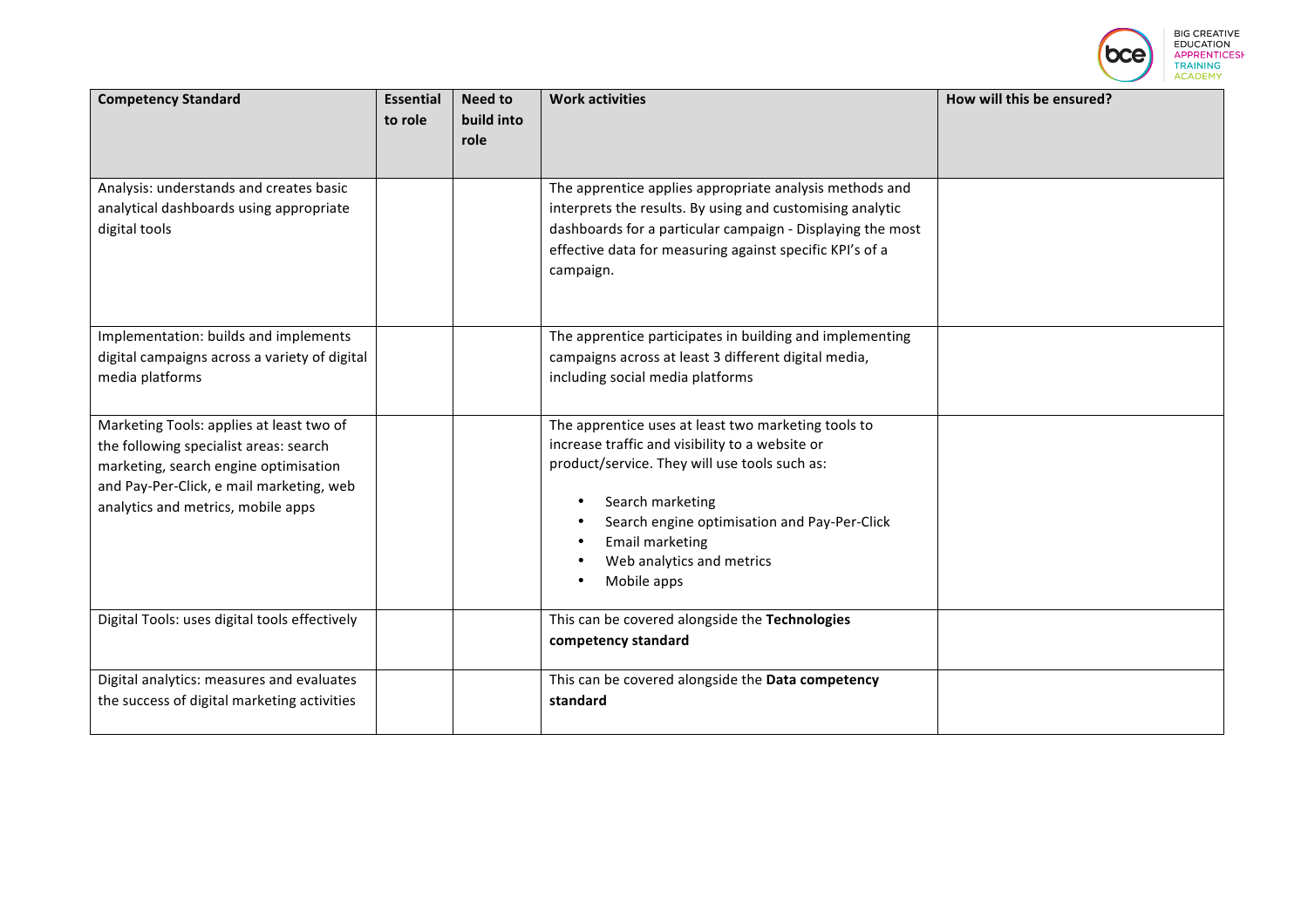|                                                                                                                                                                                                                                                                                                                                    |                             |                                      |                                                                                                                                                                                                                                                                                                                                                                                                                                                |                           | <b>BIG CREATIVE</b><br><b>EDUCATION</b><br><b>TRAINING</b><br><b>ACADEMY</b> |
|------------------------------------------------------------------------------------------------------------------------------------------------------------------------------------------------------------------------------------------------------------------------------------------------------------------------------------|-----------------------------|--------------------------------------|------------------------------------------------------------------------------------------------------------------------------------------------------------------------------------------------------------------------------------------------------------------------------------------------------------------------------------------------------------------------------------------------------------------------------------------------|---------------------------|------------------------------------------------------------------------------|
| <b>Competency Standard</b>                                                                                                                                                                                                                                                                                                         | <b>Essential</b><br>to role | <b>Need to</b><br>build into<br>role | <b>Work activities</b>                                                                                                                                                                                                                                                                                                                                                                                                                         | How will this be ensured? |                                                                              |
| Industry Knowledge: interprets and<br>follows:<br>Latest developments in digital<br>media technologies and trends<br>Marketing briefs and plans<br>$\bullet$<br>Company defined 'customer<br>$\bullet$<br>standards' or industry good<br>practice for marketing company,<br>team or client approaches to<br>continuous integration |                             |                                      | The apprentice demonstrates good customer and industry<br>practice and attendance of continuous professional<br>development through:<br>Using industry publications (print or online),<br>trade memberships etc. to keep up to date with<br>latest digital marketing developments<br>Keeping a CPD log of training, conferences,<br>networking events they have attended and<br>explanations on how they develop their skills<br>and knowledge |                           |                                                                              |
| Business Environment: can operate<br>effectively in their own business's, their<br>customers' and the industry's<br>environments                                                                                                                                                                                                   |                             |                                      | Work effectively within their role to meet business<br>objectives.                                                                                                                                                                                                                                                                                                                                                                             |                           |                                                                              |
| Business skills: Demonstrates an analytical<br>and systematic approach to issue<br>resolution.<br>Demonstrates effective communication<br>skills.                                                                                                                                                                                  |                             |                                      | Works independently and takes a high level of<br>responsibility. Undertakes work that is more complex,<br>critical or more difficult.                                                                                                                                                                                                                                                                                                          |                           |                                                                              |
| Appreciates the wider business context,<br>and how their role relates to other roles<br>and to the business of the employer or<br>client.<br>Takes the initiative in identifying and<br>negotiating appropriate personal<br>development opportunities.                                                                             |                             |                                      | Demonstrates an ability to extend or enhance their<br>approach to work and the quality of outcomes.<br>Doesn't just solve the problem but explores all known<br>options to do it better, more efficiently, more elegantly or<br>better met customer needs.                                                                                                                                                                                     |                           |                                                                              |
|                                                                                                                                                                                                                                                                                                                                    |                             |                                      |                                                                                                                                                                                                                                                                                                                                                                                                                                                |                           |                                                                              |